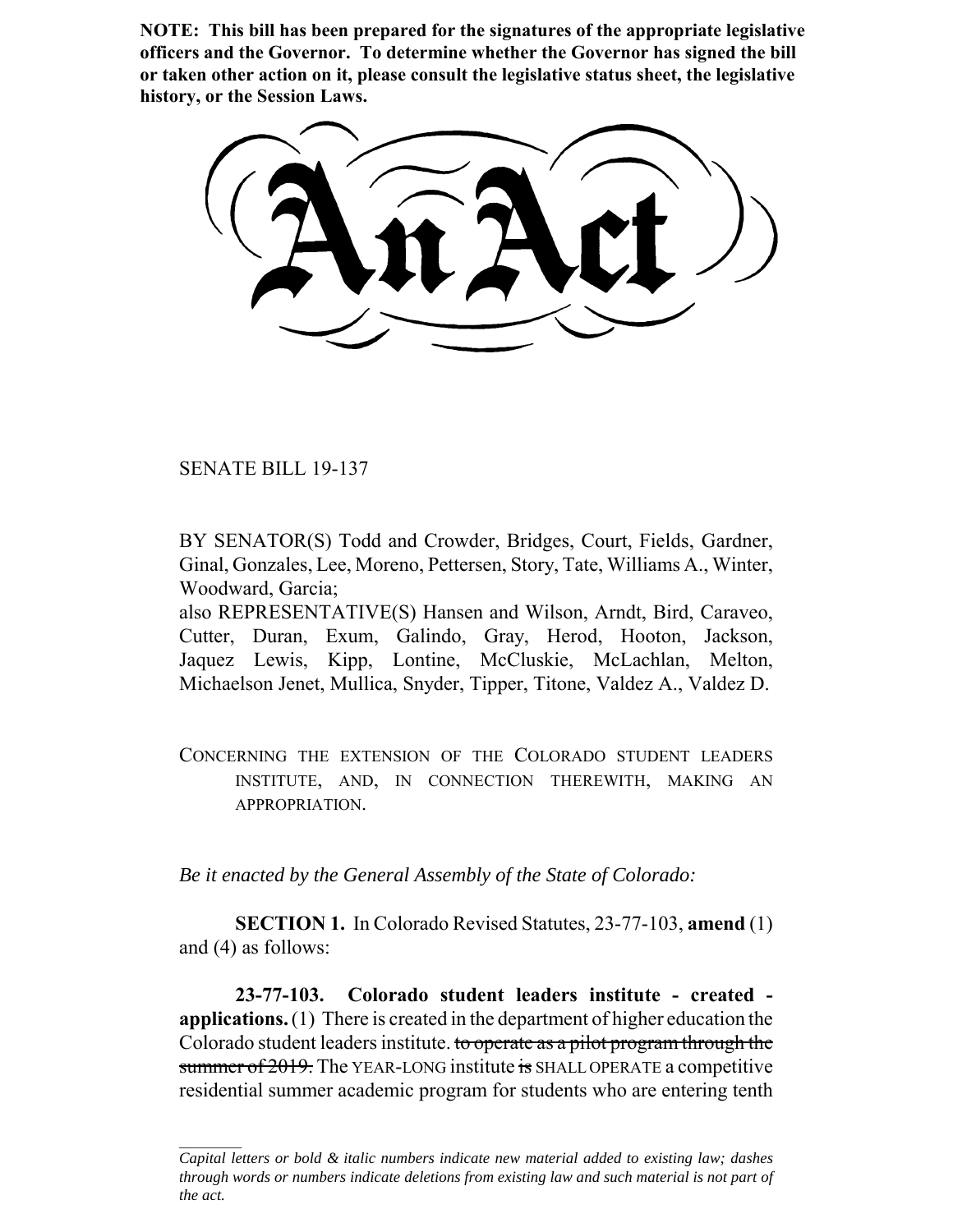or eleventh grade in the coming fall semester. The institute operates PROGRAM OPERATED BY THE INSTITUTE MUST BE for four weeks each summer during which time students who are accepted to the institute attend college-level classes, lectures, and seminars as well as enrichment activities, including concerts and theatrical productions. Each student who is accepted to the institute is encouraged to donate up to four hundred dollars to the institute to assist in meeting operational costs. Subject to available appropriations, up to one hundred students may annually participate in the institute.

(4) The host institution shall award three hours of postsecondary academic credit to each student who successfully completes the institute. The school district or high school in which each student is enrolled is encouraged to apply the academic credit hours that a student receives for completing the institute TOWARD ACADEMIC CREDIT HOURS EARNED IN CIVICS, TO APPLY toward completing THE COMPLETION OF the student's high school graduation requirements.

**SECTION 2.** In Colorado Revised Statutes, 23-77-105, **amend**  $(2)(b)$  as follows:

**23-77-105. Colorado student leaders institute - funding - cash fund created.** (2) (b) The money in the cash fund is continuously appropriated to the executive board for the direct and indirect costs incurred in implementing the institute. The state treasurer may invest as provided by law any money in the cash fund that is not expended for the purposes of this article 77. The state treasurer shall credit to the cash fund all interest and income derived from the investment and deposit of money in the cash fund. Any unexpended and unencumbered money remaining in the cash fund at the end of a fiscal year must remain in the cash fund and shall not be credited to another fund; except that the state treasurer shall credit any unexpended and unencumbered money remaining in the fund as of  $\frac{\text{June } 30}{\text{rule }}$ 2019 JUNE 30, 2024, to the state education fund created in section 17 (4) of article IX of the state constitution.

**SECTION 3.** In Colorado Revised Statutes, **amend** 23-77-106 as follows:

**23-77-106. Repeal of article.** This article 77 is repealed, effective July 1, 2019 JULY 1, 2024.

PAGE 2-SENATE BILL 19-137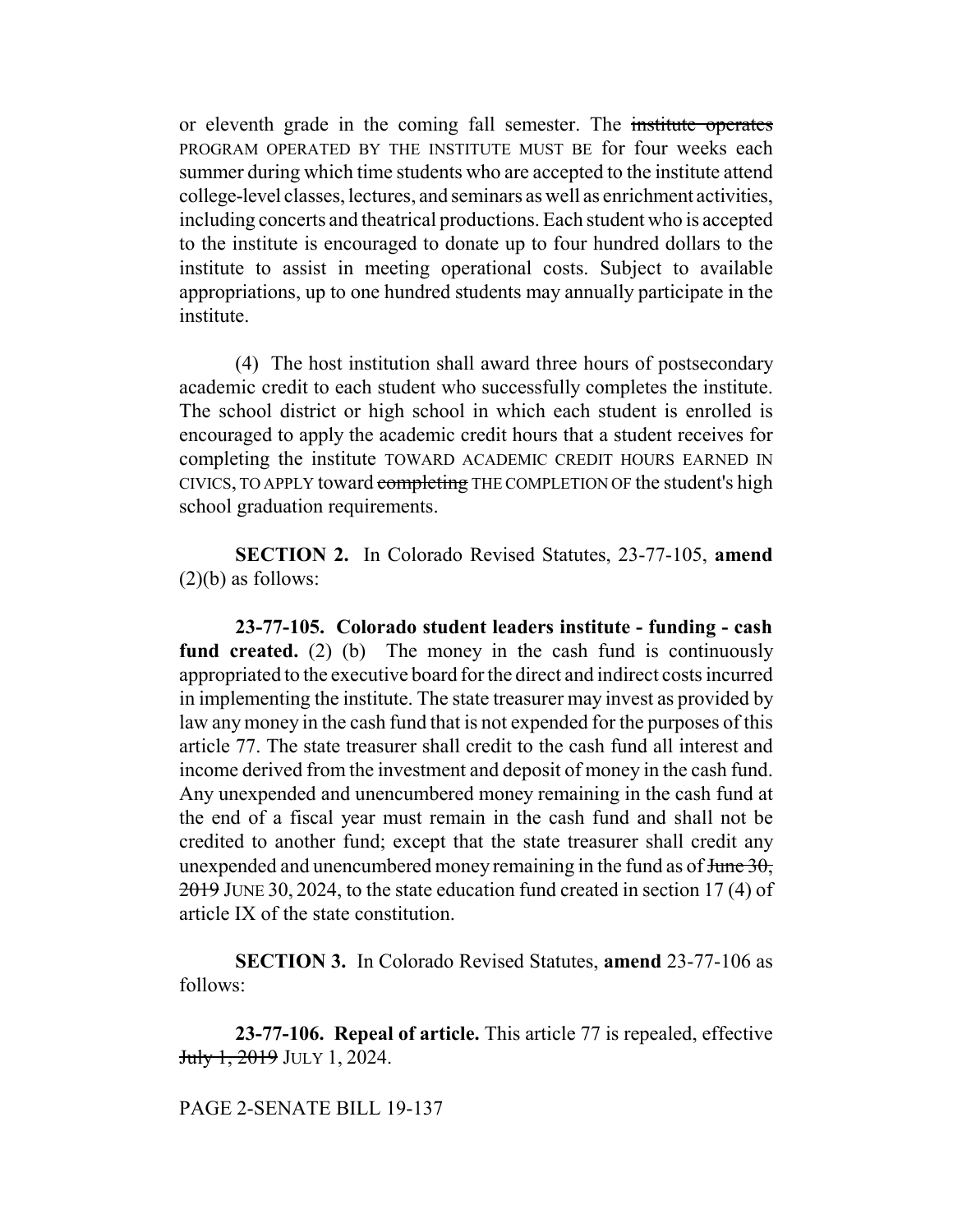**SECTION 4. Appropriation.** For the 2019-20 state fiscal year, \$218,825 is appropriated to the department of higher education. This appropriation is from the general fund and is based on an assumption that the department will require an additional 1.0 FTE. To implement this act, the department may use this appropriation for the Colorado student leaders institute.

**SECTION 5. Safety clause.** The general assembly hereby finds,